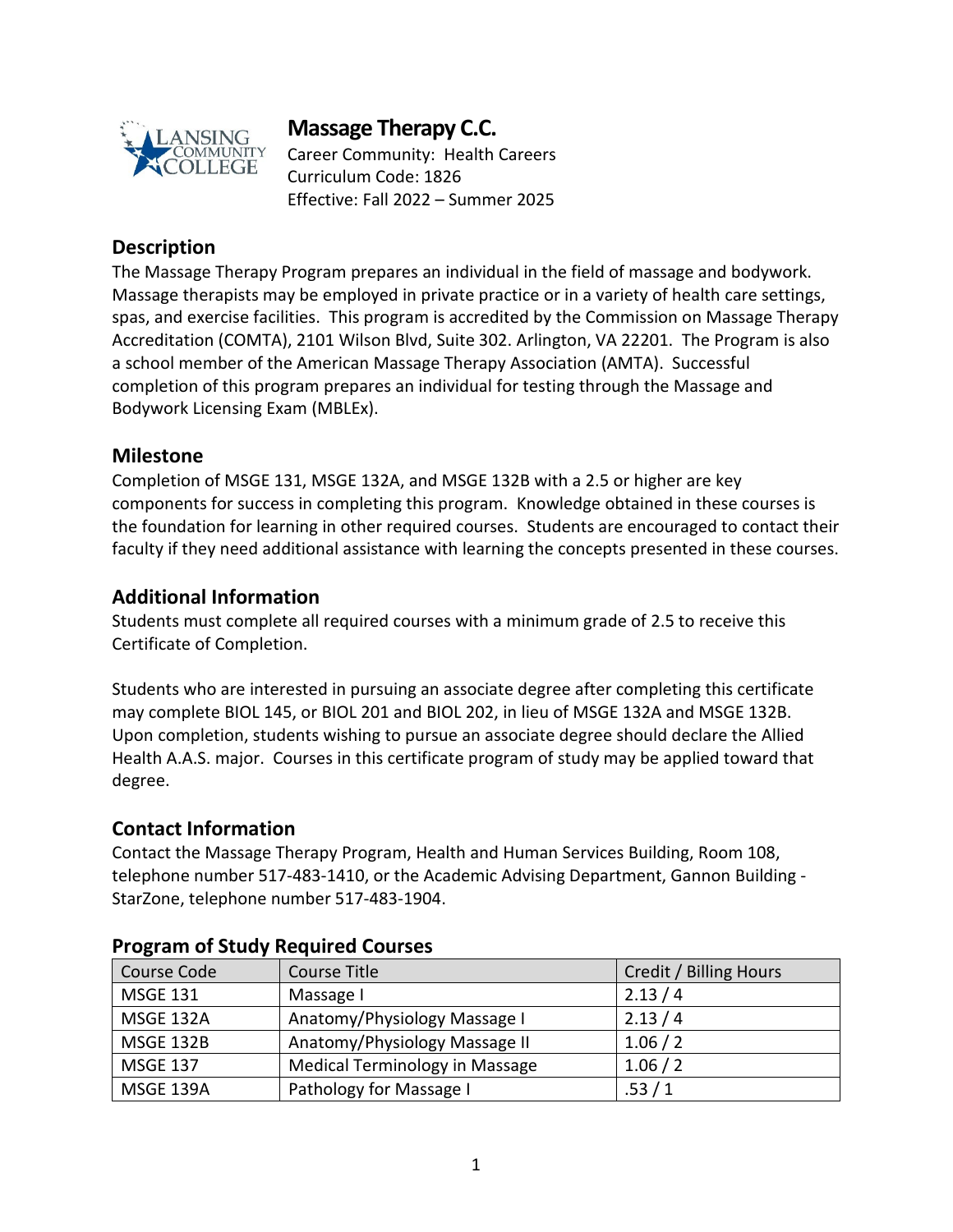| <b>Course Code</b> | <b>Course Title</b>                | Credit / Billing Hours |
|--------------------|------------------------------------|------------------------|
| <b>MSGE 139B</b>   | Pathology for Massage II           | .53/1                  |
| <b>MSGE 141</b>    | Massage Clinic I                   | 1.33 / 2.5             |
| <b>MSGE 151A</b>   | Research Literacy                  | .80 / 1.5              |
| <b>MSGE 151B</b>   | <b>Event Massage</b>               | .80 / 1.5              |
| <b>MSGE 151C</b>   | Maternal/Infant Massage            | .53/1                  |
| <b>MSGE 151D</b>   | <b>Special Populations</b>         | .80 / 1.5              |
| <b>MSGE 231</b>    | Massage II                         | 2.13/4                 |
| <b>MSGE 232</b>    | Massage III                        | 2.13/4                 |
| <b>MSGE 235</b>    | <b>Licensing Exam Prep</b>         | .53/1                  |
| <b>MSGE 241</b>    | Massage Clinic II                  | 1.33 / 2.5             |
| <b>MSGE 242</b>    | Massage Clinic III                 | 1.60/3                 |
| <b>MSGE 252</b>    | <b>Energy-Based Modalities</b>     | 1.06 / 2               |
| <b>MSGE 253</b>    | Spa & Clinic Modalities            | 1.06 / 2               |
| <b>MSGE 254</b>    | <b>Busn App for Massage</b>        | 1.06 / 2               |
| <b>MSGE 256</b>    | <b>Clinical Assess for Massage</b> | 1.06 / 2               |
| <b>MSGE 258</b>    | Career Longevity                   | 1.06 / 2               |

#### **Minimum Total Credit Hours**

24.72 credits / 46.5 billing hours

# **Required Course Sequence – Daytime Cohort**

| Semester I (Fall 2022)       |
|------------------------------|
| MSGE 131 - Milestone course  |
| MSGE 132A - Milestone course |
| <b>MSGE 137</b>              |
| MSGE 139A                    |
| <b>MSGE 151A</b>             |
| <b>MSGE 151B</b>             |
| <b>MSGE 258</b>              |

| Semester II (Spring 2023)    |  |
|------------------------------|--|
| MSGE 132B - Milestone course |  |
| <b>MSGE 139B</b>             |  |
| <b>MSGE 141</b>              |  |
| <b>MSGE 151C</b>             |  |
| <b>MSGE 231</b>              |  |
| <b>MSGE 232</b>              |  |
| <b>MSGE 241</b>              |  |
| <b>MSGE 256</b>              |  |